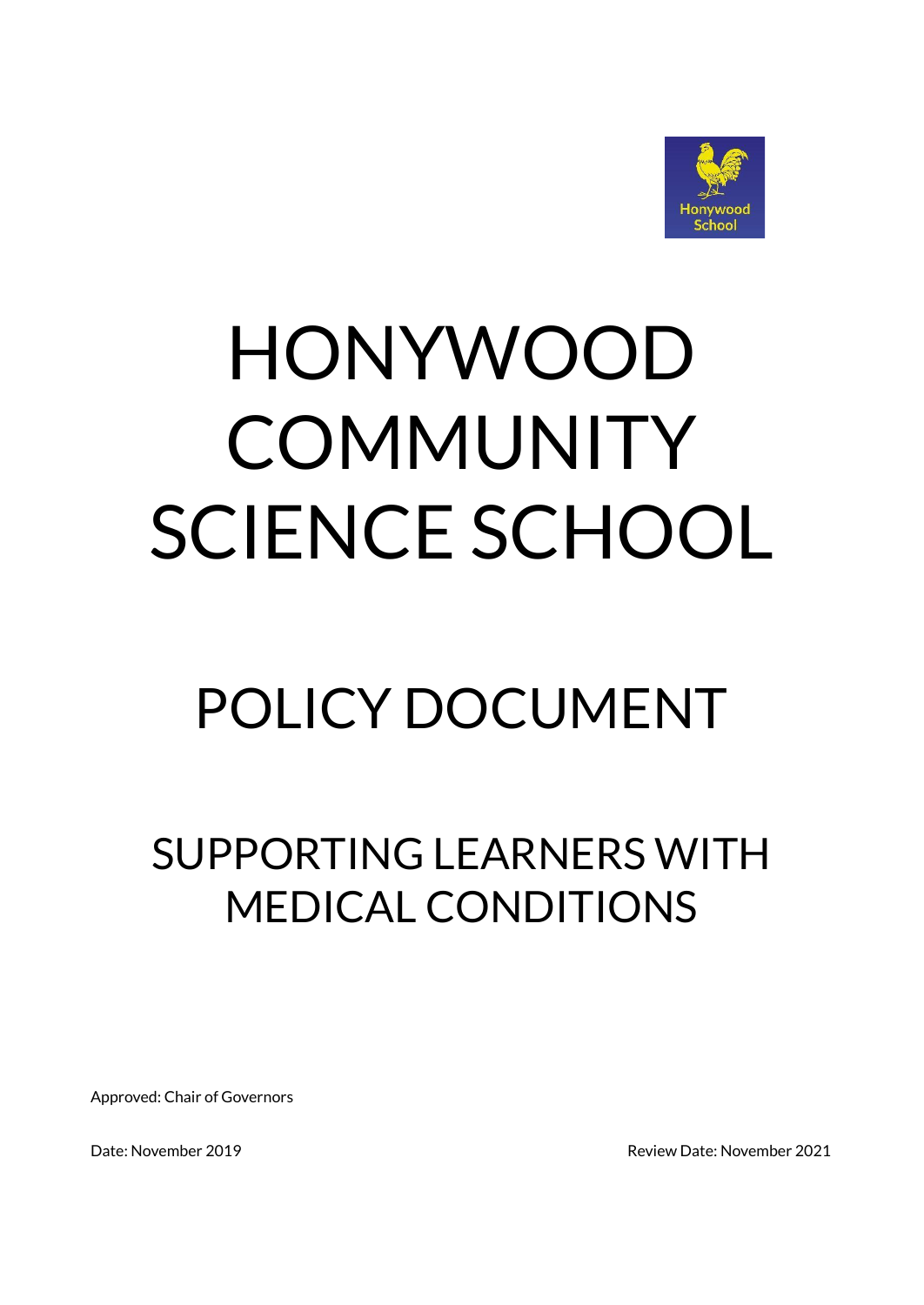#### **Statement of intent:**

Honywood School wishes to ensure that learners with medical conditions receive appropriate care and support at school. This policy has been developed in line with the Department for Education's guidance released in December 2015 "Supporting Pupils at School with Medical Conditions".

Honywood School places clear emphasis on meeting the needs of learners with SEND and this includes learners with medical conditions. This policy has been developed using Ofsted guidance regarding learners with medical needs (April 2014) and with reference to DFE guidance "Supporting Pupils at School with Medical Conditions" (December 2015), The Equality Act (2010), and the Special Educational Needs and Disability Code of Practice (January 2015), Education Act (1996) and (2002), The Children's Act (1989) and (2004) and the Children and Families Act 2014.

#### **Aims:**

Learners at Honywood School with medical conditions should be properly supported so that they have full access to education, including school trips and physical education.

Clear arrangements are in place in schools to support learners with medical conditions, so that they can play a full and active role in school life, remain healthy and achieve their academic potential.

Honywood will consult with health and social care professionals, parents/carers and learners to ensure that the needs of learners with medical conditions are effectively supported.

#### **Objectives :**

On-going support to learners and young people with long term complex medical conditions is in place, monitored and reviewed.

The school's ability to supply emergency intervention, where required, is in place.

Staff are aware of the social and emotional implications of long term illnesses/medical conditions and these are planned and supported.

Short term and frequent absences for learners who have to attend frequent medical appointments are also effectively managed and that appropriate support is put in place to limit the impact on the learner's educational attainment and emotional wellbeing.

#### **The Local Authority is responsible for: -**

- Promoting cooperation between relevant partners and stakeholders regarding supporting learners with medical conditions.
- Providing support, advice and guidance to schools and their staff.
- Making alternative arrangements for the education of learners who need to be out of school for fifteen days or more due to a medical condition.

#### **The Governing Body is responsible for: -**

• The overall implementation of the Supporting Learners with Medical Conditions Policy and procedures of Honywood School.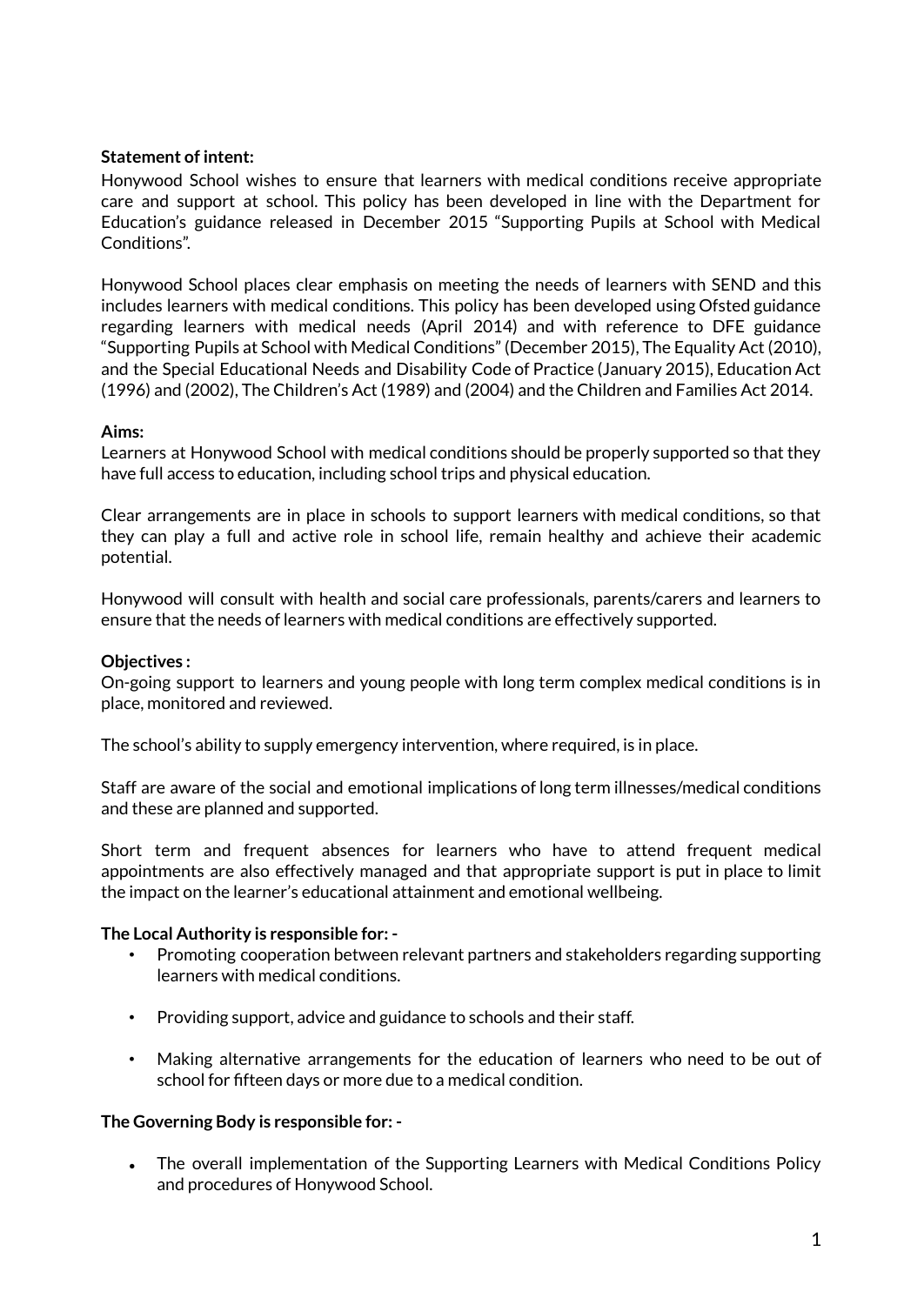- Ensuring that the Supporting Learners with Medical Conditions Policy, as written, does not discriminate on any grounds including, but not limited to: ethnicity/national origin; culture; religion; gender; disability or sexual orientation. In addition, no learner with a medical condition should be denied admission or prevented from taking up a place in school because arrangements for their medical condition have not been met.
- Handling complaints regarding this policy as outlined in the school's Complaints Policy.
- Ensuring that all learners with medical conditions are able to participate in all aspects of school life. In doing so, Governors may take into account that school procedures and facilities are such that school systems can deal with learners' needs in a flexible manner and support bespoke programmes. Support must take into account the individual needs of learners and should work towards increasing the individual's confidence and ability to self-care. The SEND team will be responsible for any SEND learners and the Cohort Leader will be responsible for any other learners who are not SEND. The Attendance Officer will start support where necessary.
- Ensuring that relevant training is delivered to staff who take on responsibility to support learners with medical conditions.
- Ensuring that information and support materials regarding supported learners with medical conditions are available to members of staff with responsibilities under this policy.
- Ensuring that the relevant staff keep Googledocs of any and all medicines administered to individual learners.
- Ensuring that parents/carers and learners remain confident in the school's ability to provide effective support for learners with medical conditions at the school.
- Ensuring the level of insurance in place reflects the level of risk and that suitable risk assessments are in place for school trips/visits and other activities outside the normal timetable.
- Ensure that either the appropriate level of insurance is in place or that the academy is a member of the Department of Education's Risk Protection Arrangements (RPA)

#### **The designated member ofthe Leadership Team for Learner Wellbeing is responsible for:**

- The day-to-day implementation and management of the Supporting Learners with Medical Conditions Policy and procedures of Honywood School. To include procedures in place regarding the notification that a learner has a medical condition.
- Working alongside the Cohort Leader to implement a flexible programme of study where needed. This may involve part time attendance at school in combination with alternative provision, arranged by the Local Authority. Careful consideration should also be given to how children may be reintegrated into school.
- Ensuring the policy is developed effectively with partner agencies.
- Making staff aware of this policy.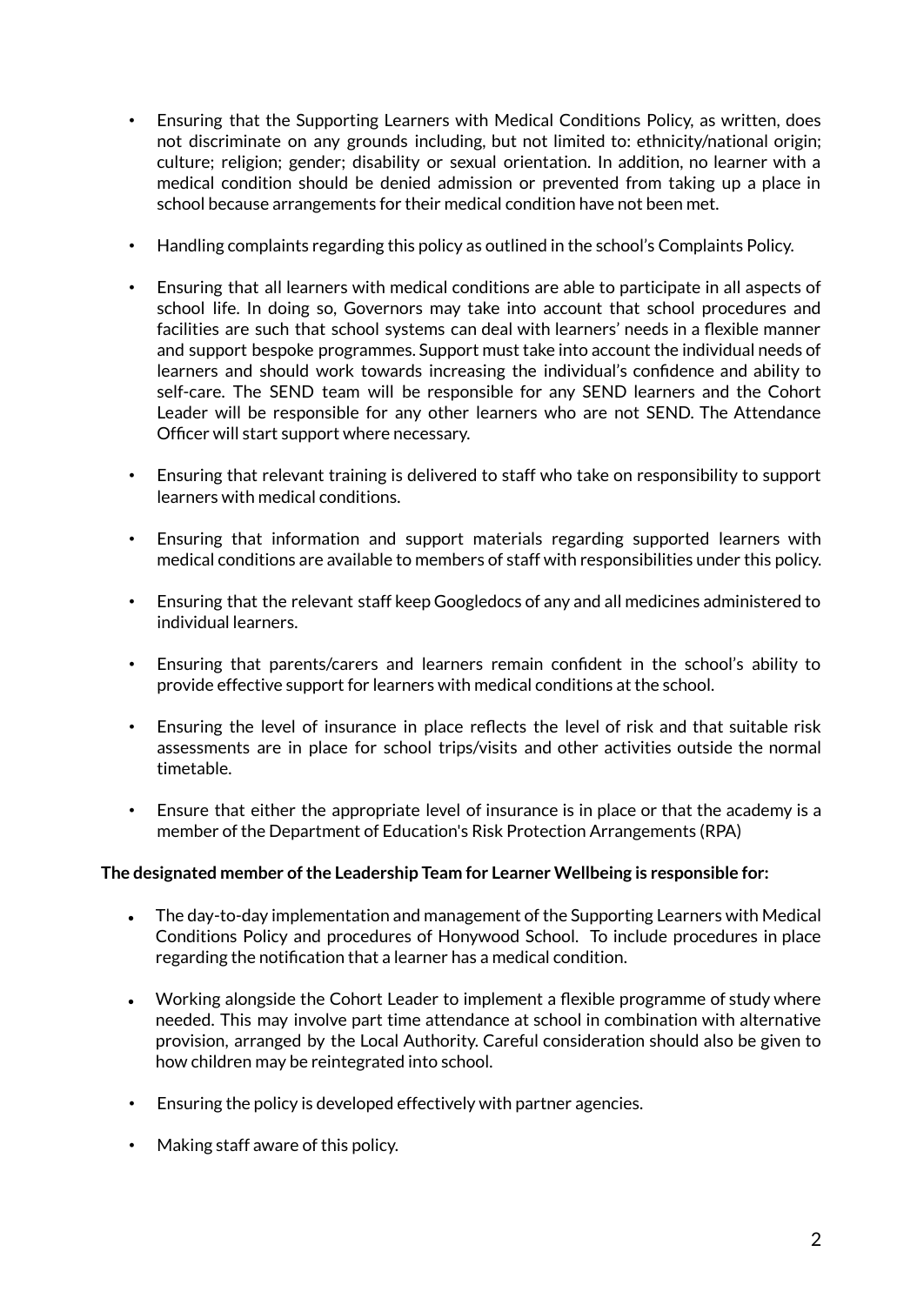- Liaising with healthcare professionals regarding the training required for staff and ensuring the school nursing service and other professionals are consulted where necessary. For learners with high needs or EHC plan, the SENCo or Cohort Leader will lead on this.
- Contacting the local authority, who have a duty to make arrangements where a child may be away from school because of health needs for 15 days or more (whether consecutive or cumulative), this will be done by the Attendance Officer. Consideration of Honywood Flexible Learning Programme if appropriate in such circumstances.
- Making staff who need to know, aware of a learner's medical condition.
- Developing and implementing Individual Healthcare Plans (IHCPs) in conjunction with medical staff and in the case of learners with SEND, Education and Health Care Plans (EHC) in line management of the SENCO. The Learner receptionist (Medical) will lead on any IHCPs for learners who are not categorised as SEND, liaising with the Cohort Leader. The SEND Admin Assistant will lead on other high needs SEND learners or learners with an EHC plan in conjunction with the SENCO.
- IHCPs will be reviewed regularly and updated as necessary.
- Ensuring a sufficient number of trained members of staff are available to implement the policy and deliver IHCPs in normal, contingency and emergency situations.
- Staff will not give prescription medicines or undertake healthcare procedures without appropriate training (updated to reflect any Individual Healthcare Plans). Written instructions from the parent or on the medication container dispensed by the pharmacist may be considered sufficient but this is at the school's discretion having taken into account the training requirements as specified in the learner's IHCP.
- If necessary, facilitating the recruitment of a member of staff for the purpose of delivering the promises made in the policy.

#### **Staff members are responsible for:**

- Taking appropriate steps to support learners with medical conditions.
- Where necessary, making reasonable adjustments to include learners with medical conditions in to learning sessions.
- Administering medication, if they have agreed to undertake this responsibility.
- Undertaking training to achieve the necessary competency for supporting learners with medical conditions, where the support may be emergency in nature e.g. administering Epipens, using the evac chairs or calling an ambulance.
- Familiarising themselves with procedures detailing how to respond when they become aware that a learner with a medical condition needs help.
- Referring learners to the Medical Room in Learner Reception if they have any concerns about a learner's health or wellbeing.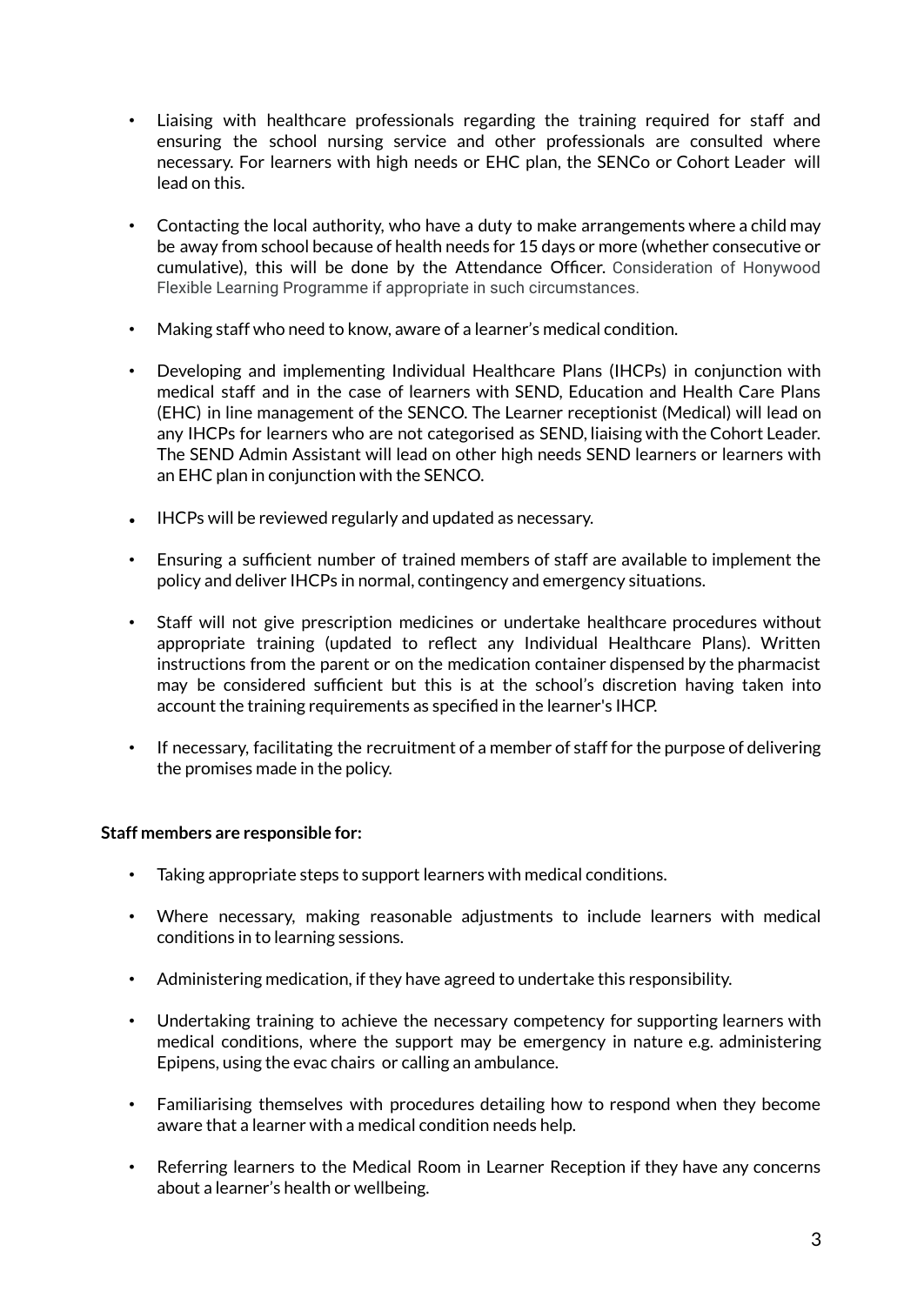#### **School nurses are responsible for:**

- Notifying the school when a learner has been identified as requiring support in school due to a medical condition.
- Liaising with local lead clinicians on appropriate support.

#### **Parents and carers are responsible for:**

- Keeping the school informed about any changes to their youngster's health.
- Advising the school of any medical conditions.
- Contacting the school to discuss how medicines should be administered before bringing medication into school.
- Providing the school with the medication their youngster requires and keeping it up to date (including Epipens and inhalers)
- Discussing medications with their youngster prior to requesting that a staff member administers the medication.
- Where necessary, developing an Individual Healthcare Plan (IHCP) for their youngster in collaboration with the school medical team, SENCO (for EHCP), school nurse and healthcare professionals.

#### **Definitions**

"Medication" is defined as any prescribed or over the counter medicine.

"Prescription medication" is defined as any drug or device prescribed by a doctor.

A "staff member" is defined as any member of staff employed at Honywood School.

#### **Training of Staff**

Teachers and support staff will receive regular and ongoing training as part of their induction and development.

Teachers and support staff who undertake responsibilities under this policy will receive First Aid Training.

No staff member may administer drugs by injection unless they have received training in this responsibility.

A record of all staff who have received First Aid Training and when it was updated will be maintained in the school office.

#### **The role ofthe Learner**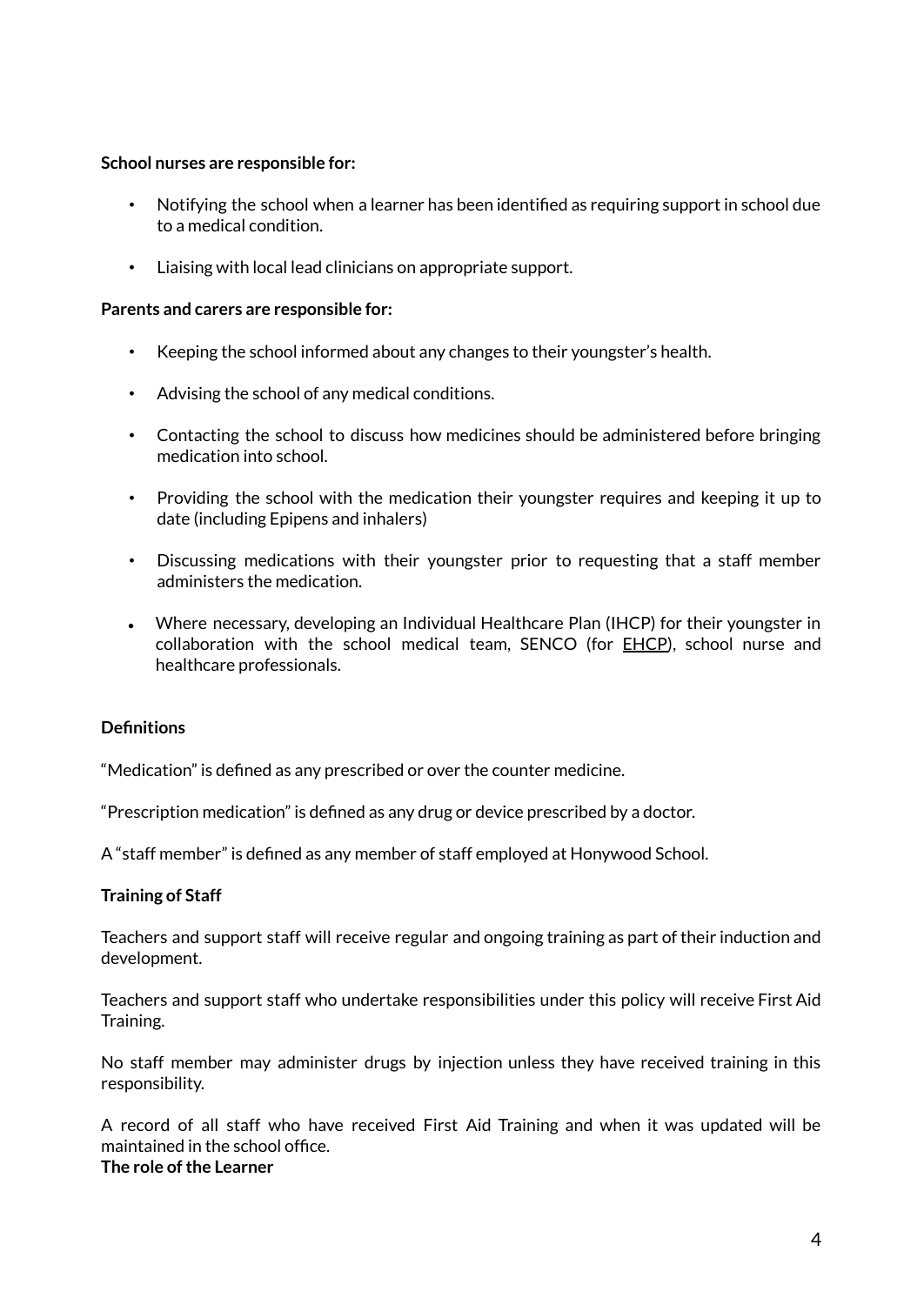Learners who are competent, will be encouraged to take responsibility for managing their own medicines and procedures.

Where possible, learners will be allowed to carry their own medicines and devices. Where this is not possible, their medicines will be located in an easily accessible location.

If learners refuse to take medication or to carry out a necessary procedure, parents will be informed so that alternative options can be explored.

Where appropriate, learners will be encouraged to take their own medication under the supervision of a member of staff.

#### **Individual Healthcare Plans (IHCPs**)

Where necessary, an Individual Healthcare Plan (IHCP) will be developed in collaboration with the learners, parents/carers, medical team and medical professionals. When this concerns a learner with a disability or EHCP which includes medical needs, the Special Educational Needs Team (SENCo) will also be involved. All Plans should be developed with the child's best interests in mind and ensure that the school assesses and manages risks to the child's education, health and social wellbeing, and minimises disruption.

Information recorded on an IHCP will be considered in line with the December 2015 Supporting Pupils at School with Medical Conditions guidance.

IHCPs will be easily accessible whilst preserving confidentiality.

IHCPs will be reviewed at least annually or when a learner's medical circumstances change, whichever is sooner. In the case of a learner with SEND high needs or an EHCP, this will be reviewed by the SEND Admin Assistant in conjunction with the SENCo. For other learners or learners with low SEND needs, the Learner Receptionist (Medical), will lead on this in conjunction with the Cohort Leader. The SEND Admin Assistant will liaise with the Learner Receptionist (Medical) to ensure any low needs SEND learners are on the correct responsibility list.

Where a learner has an Education, Health and Care plan the IHCP will be linked to it or become part of it and will be reviewed as part of the EHC plan annual review. For learners with SEND who do not have an EHCP their SEND will be mentioned in their IHCP.

When a learner is returning from a period of absence, the School will work with the education provider to ensure that the ICHP identifies the support the youngster needs to reintegrate. The SEND team will be responsible for any SEND learners and the Cohort Leader will be responsible for any other learners who are not SEND. The Attendance Officer will support where necessary.

#### **Insurance**

Zurich Insurance plc indemnifies Honywood School and Honywood School's employees in respect of their legal liability for accidental damage, bodily injury, death, diseases or illness to any person including liability arising out of administration of pre-prescribed medicines providing that all reasonable care and precautions are taken to prevent damage, accident, illness or disease.

#### **Complaints**

The details of how to make a complaint can be found in the Complaints Policy.

#### **Review**